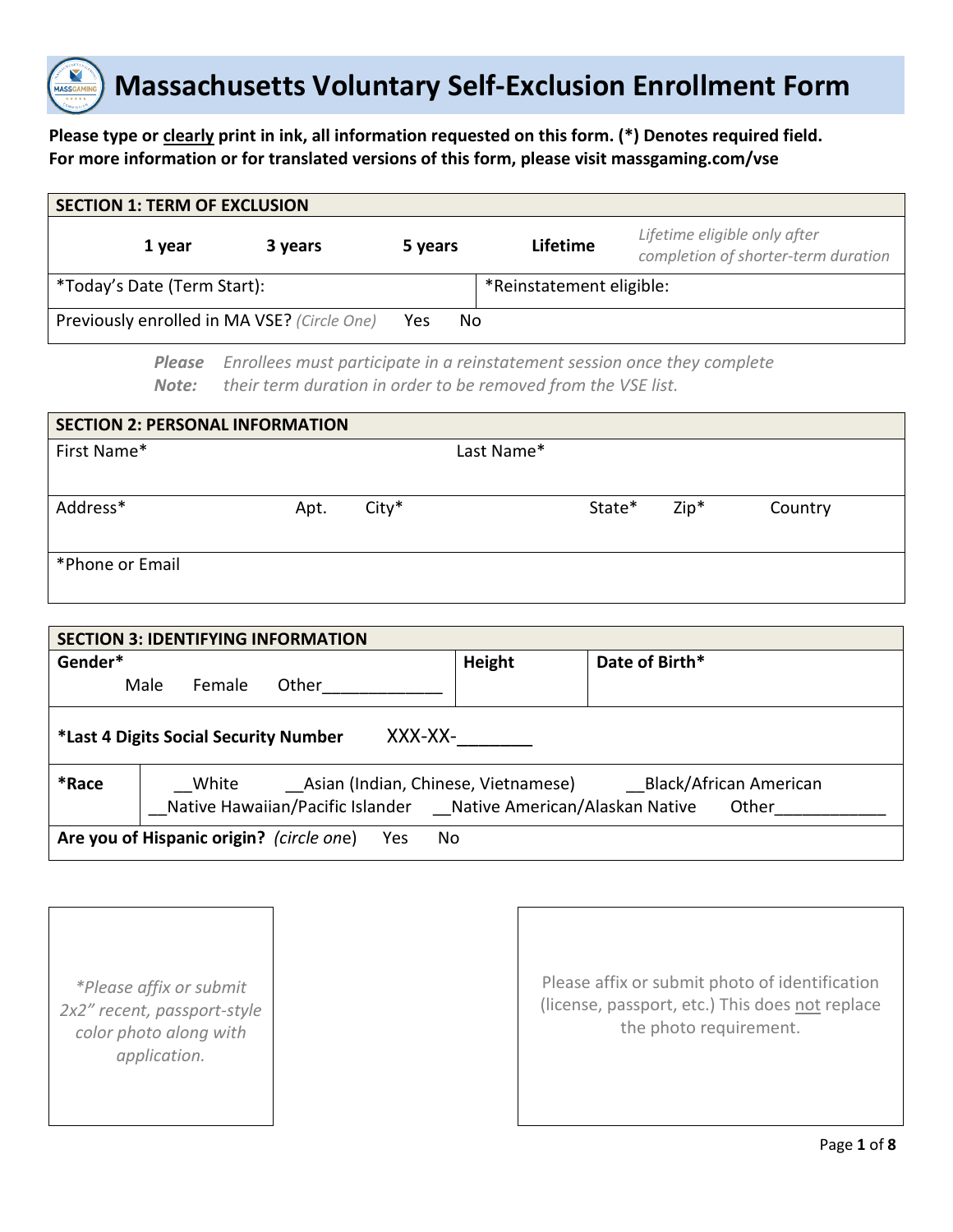

#### **SECTION 4: VSE OPTIONAL QUESTIONS**

*Answers to the following questions help the MGC to evaluate and improve the Voluntary Self Exclusion Program. Individual answers are kept confidential.* 

- 1. Why are you signing up for the Voluntary Self Exclusion Program? (Choose all that apply)
	- $\Box$  Because I can't control my gambling
	- $\Box$  Because I don't want to lose any more money gambling
	- $\Box$  Because I need a barrier to keep me from entering casinos
	- $\Box$  Because I have a gambling problem
	- $\Box$  Because I am depressed or distressed about my gambling
	- $\Box$  Because I want to improve my relationship with my family and/or friends
	- $\Box$  Other (please specify)
- 2. What prompted you to sign up for the Voluntary Self Exclusion Program today, in particular?

\_\_\_\_\_\_\_\_\_\_\_\_\_\_\_\_\_\_\_\_\_\_\_\_\_\_\_\_\_\_\_\_\_\_\_\_\_\_\_\_\_\_\_\_\_\_\_\_\_\_\_\_\_\_\_\_\_\_\_\_\_\_\_\_\_\_\_\_\_\_\_\_ \_\_\_\_\_\_\_\_\_\_\_\_\_\_\_\_\_\_\_\_\_\_\_\_\_\_\_\_\_\_\_\_\_\_\_\_\_\_\_\_\_\_\_\_\_\_\_\_\_\_\_\_\_\_\_\_\_\_\_\_\_\_\_\_\_\_\_\_\_\_\_\_

- 3. How did you first learn about the Voluntary Self Exclusion Program?
	- $\Box$  A casino staff member told me about it
	- □ A GameSense Advisor told me about it
	- $\Box$  A friend/family member told me about it
	- $\Box$  I saw a brochure/advertisement about it
	- $\Box$  Other  $\Box$
- 4. In the past 12 months, on what types of games have you lost the most money? (Choose all that apply)
	- $\Box$  Casino slots or video poker machines
	- $\Box$  Casino table games
	- $\Box$  Sports betting with friends or online
	- $\Box$  Daily Fantasy Sports
	- □ Lottery, Instant Lottery, Keno
	- $\Box$  Horse/dog racing
	- $\Box$  Other (please specify)
- 5. What are the primary reasons that you gamble? (Choose all that apply)
	- □ For excitement/entertainment
	- $\Box$  To win money
	- $\Box$  To escape or distract myself
	- $\Box$  To socialize
	- $\Box$  Because it makes me feel good about myself
	- $\Box$  Other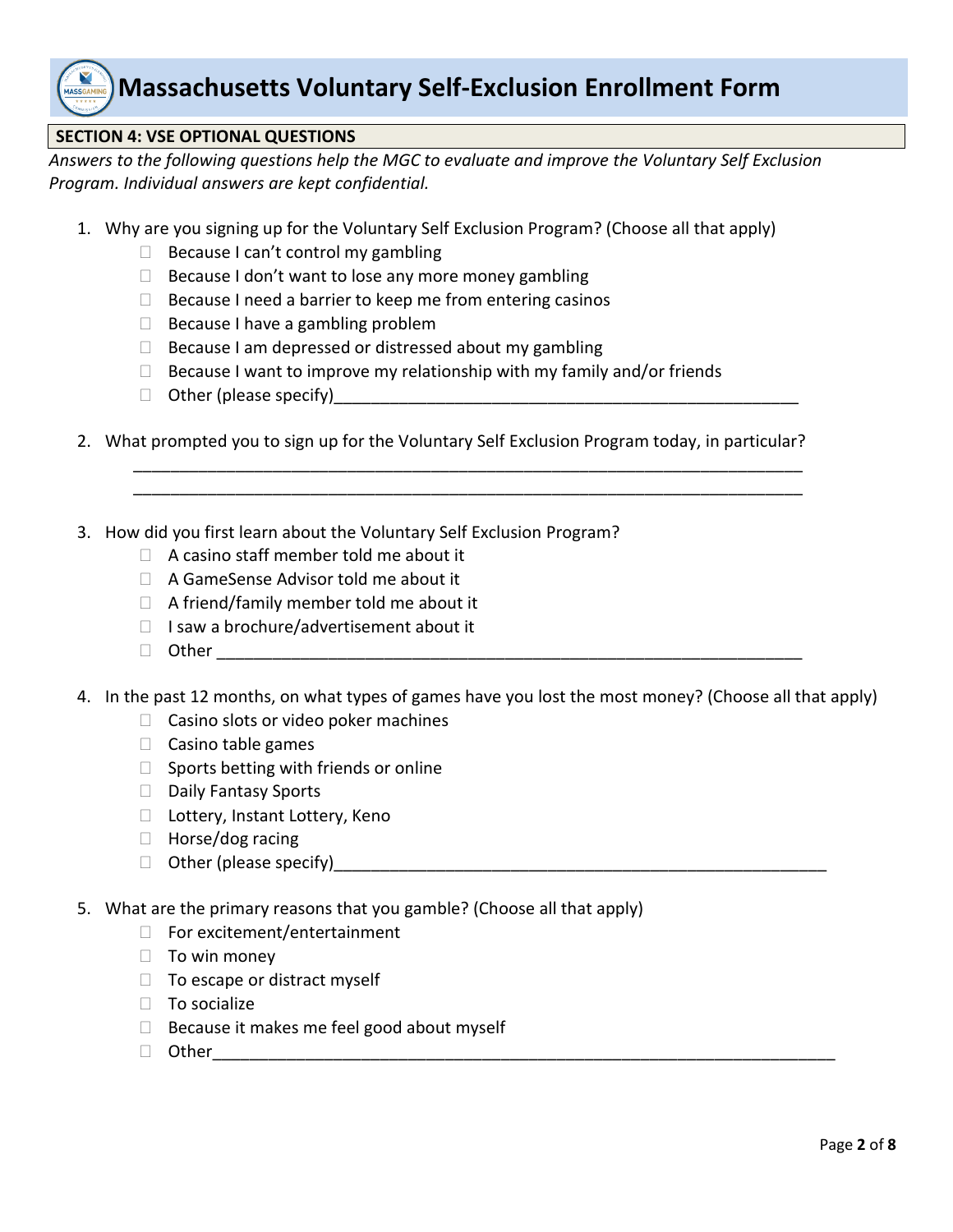

- 6. In the past 12 months, what is the largest amount of money you have lost gambling on any one day? \$\_\_\_\_\_\_\_\_\_\_\_\_\_\_\_\_\_
- 7. During the past 12 months, have you become irritable or anxious when trying to stop/cut down on gambling?
	- Yes
	- No
	- Unsure
- 8. In the past 12 months, has your involvement gambling caused significant mental stress in the form of guilt, anxiety, or depression for you or someone close to you?
	- Yes
	- No
	- $\Box$  Unsure
- 9. In the past 12 months, has your gambling caused financial problems for you or your household?
	- Yes
	- □ No
	- □ Unsure

10. Are you planning to quit gambling now that you are entering the Voluntary Self Exclusion program?

- Yes
- No
- □ Unsure

11. What is your annual household income from all sources, before taxes?

- $\Box$  <\$15,000
- $\Box$ \$15,000-\$29,999
- $\Box$ \$30,000-\$49,999
- $\Box$ \$50,000-\$69,999
- $\Box$ \$70,000-\$99,999
- $\Box$  \$100,000-\$124,999
- $\Box$  \$125,000-\$149,999
- □ \$150,000 or more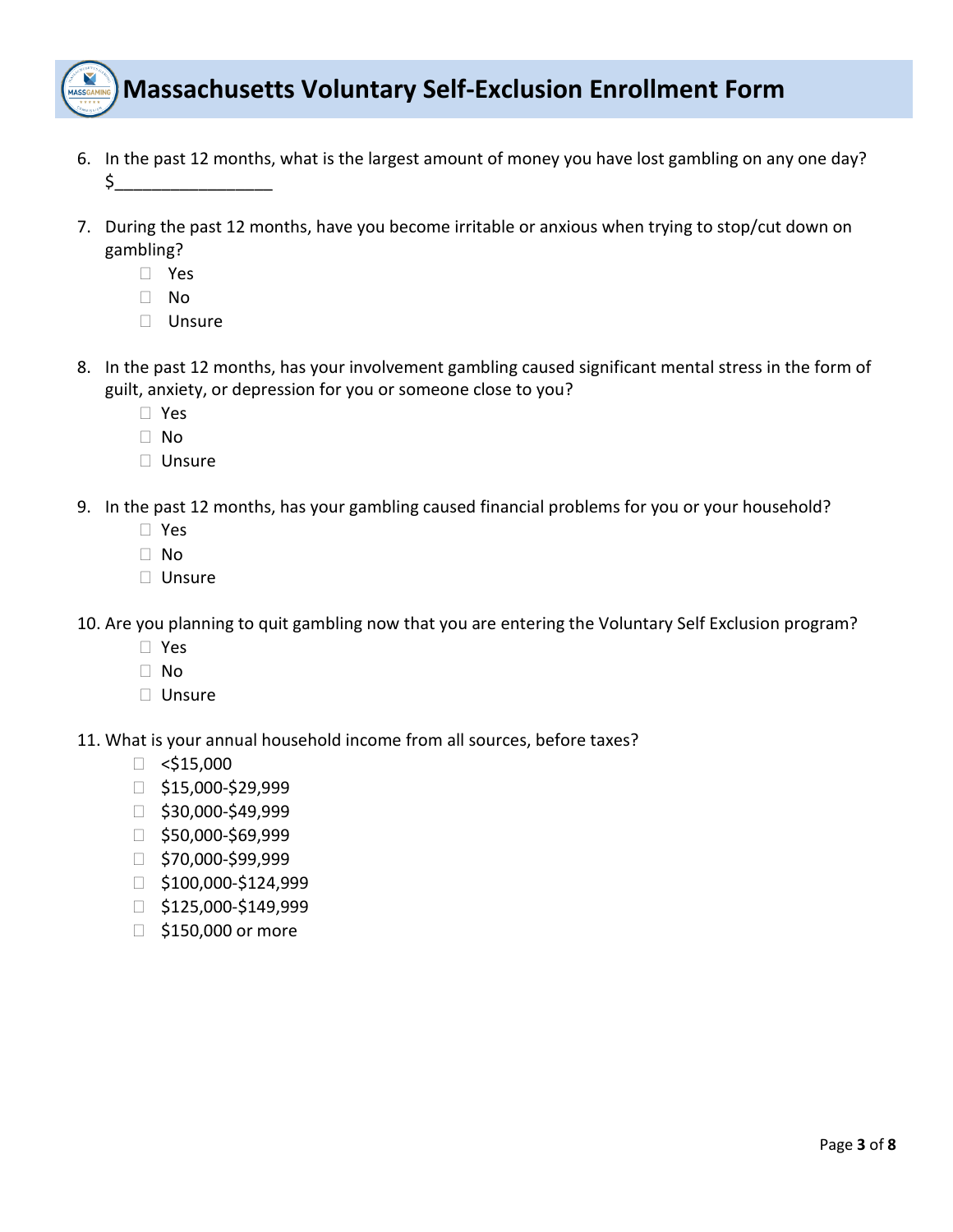

- 12. What is your current employment status?
	- $\Box$  Employed for wages
	- Self-employed
	- $\Box$  Out of work for more than 1 year
	- $\Box$  Out of work for less than 1 year
	- Homemaker
	- Student
	- Retired
	- □ Unable to work
- 13. What is your current relationship status?
	- Married
	- $\Box$  Living with partner
	- Separated
	- Divorced
	- Widowed
	- Never married

14. Have you ever served in the Armed Forces, Reserves, or National Guard?

- $\Box$  Yes, now on active duty
- $\Box$  Yes, but not on active duty in the past 12 months
- $\Box$  No, training only
- □ No, never served
- 15. Have you or any member of your immediate family ever worked in the gambling industry?
	- No
	- $\Box$  Yes, I currently or have previously worked in the gambling industry
	- $\Box$  Yes, a member of my immediate family does or has previously worked in the gambling industry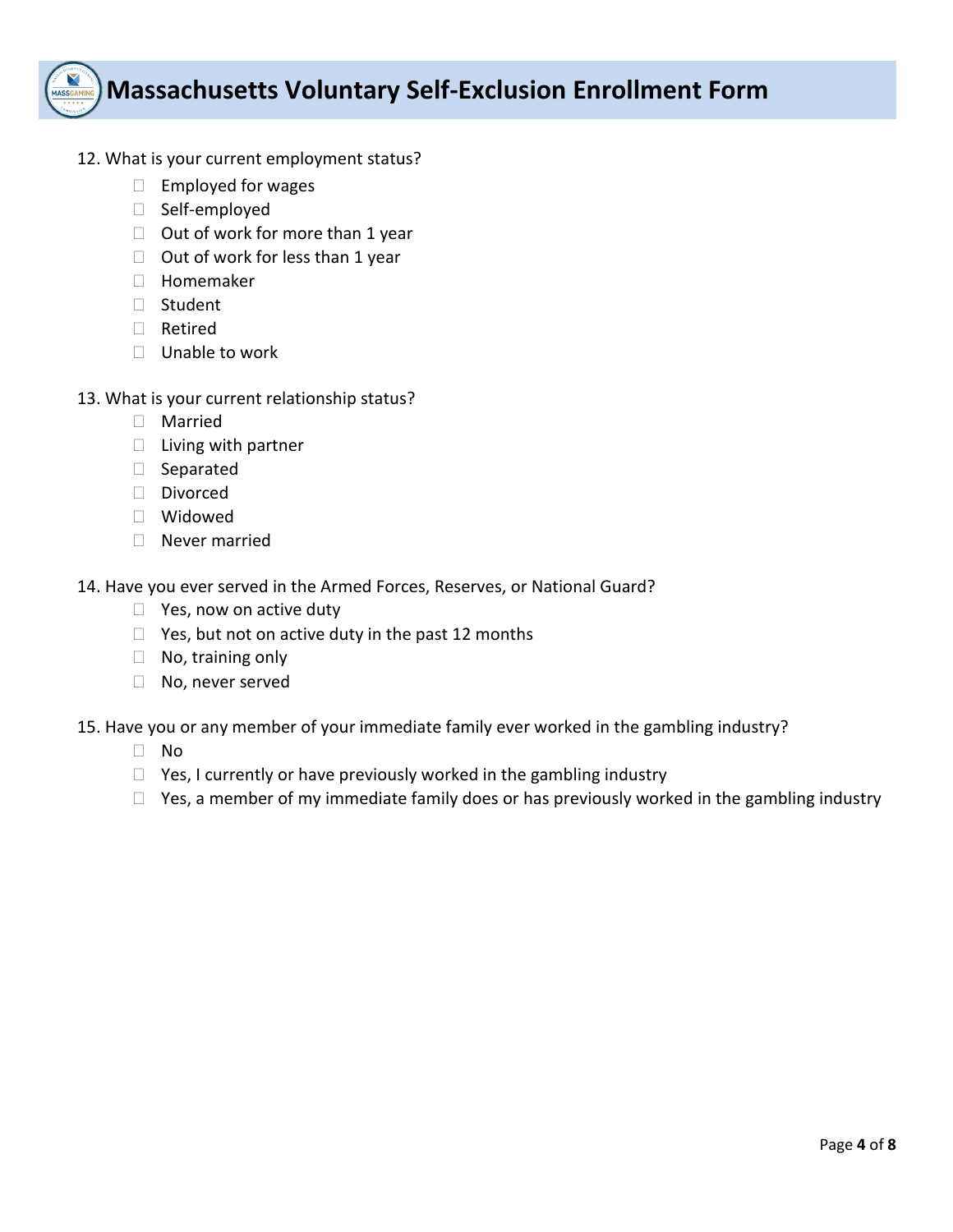

#### **SECTION 5: Terms and Conditions**

| (initial) | I understand that by placing my name on the Voluntary Self-Exclusion list, I am prohibited from entering the<br>gaming area of a gaming establishment ("Casino") or any area in which pari-mutuel or simulcasting wagers are<br>placed until I have completed a reinstatement session at the completion of my selected exclusion period.                                                                                                                                                                                                          |
|-----------|---------------------------------------------------------------------------------------------------------------------------------------------------------------------------------------------------------------------------------------------------------------------------------------------------------------------------------------------------------------------------------------------------------------------------------------------------------------------------------------------------------------------------------------------------|
| (initial) | I understand that this Voluntary Self-Exclusion Agreement applies to all gaming establishments licensed by the<br>Commission in Massachusetts, any affiliates of the gaming licensee, whether within Massachusetts or another<br>jurisdiction, and that the Commission may share the list with other domestic or international gaming jurisdictic<br>resulting in placement on those lists.                                                                                                                                                       |
| (initial) | I understand that my information may be included on a no-marketing list maintained by the gaming<br>establishments licensed by the Commission in Massachusetts which will be shared with junket operators, but<br>that my inclusion on such list will not identify me as being on the Voluntary Self-Exclusion list.                                                                                                                                                                                                                              |
| (initial) | I am submitting this application voluntarily of my own free will, free from outside influences, and I am doing<br>so understanding the effects of my decision.                                                                                                                                                                                                                                                                                                                                                                                    |
| (initial) | I am not presently under the influence of drugs or alcohol or suffering from a health or mental health<br>condition that impairs my ability make an informed decision.                                                                                                                                                                                                                                                                                                                                                                            |
| (initial) | I acknowledge one or more of the following apply: (a) I identify as a problem gambler as an individual who<br>believes their gambling behavior is currently, or may in the future without intervention, cause problems in<br>their life or on the lives of the their family, friends, and/or co-workers; (b) I feel that my gambling behavior is<br>currently causing problems in my life or may, without intervention, cause problems in my life; or (c) there is<br>some other reason why I wish to add my name to the list.                    |
| (initial) | I acknowledge this Voluntary Self-Exclusion request is irrevocable during the below time period as selected in<br>Section 1. *An individual may only select the lifetime duration if their name previously appears on the<br>Voluntary Self-Exclusion list for at least six months.                                                                                                                                                                                                                                                               |
|           | 1 year<br>$\frac{3 \text{ years}}{2}$<br>$\frac{5 \text{ years}}{2}$<br>Lifetime                                                                                                                                                                                                                                                                                                                                                                                                                                                                  |
| (initial) | I understand that I may be refused entry and/or ejected from the gaming area of a gaming establishment<br>("Casino") by the gaming licensee, an agent of the Commission, or law enforcement personnel.                                                                                                                                                                                                                                                                                                                                            |
| (initial) | I understand that I may not collect any winnings or recover any losses resulting from any gaming activity at a<br>gaming establishment during the exclusion period and until I have completed a reinstatement session.                                                                                                                                                                                                                                                                                                                            |
| (initial) | I understand that any and all rewards and points earned through my player reward program to date shall be<br>forfeited.                                                                                                                                                                                                                                                                                                                                                                                                                           |
| (initial) | I agree that should I violate the agreement to refrain from entering a gaming area of a gaming establishment<br>or any area in which pari-mutuel or simulcasting wagers are placed during the exclusion period ("The<br>Excluded Area"), I will notify the Commission of such violation within 24 hours of my presence within The<br>Excluded Area; and agree to release and hold harmless the Commonwealth of Massachusetts, the MGC, the<br>Licensee, and all affiliated employees from any claims associated with my breach of this agreement. |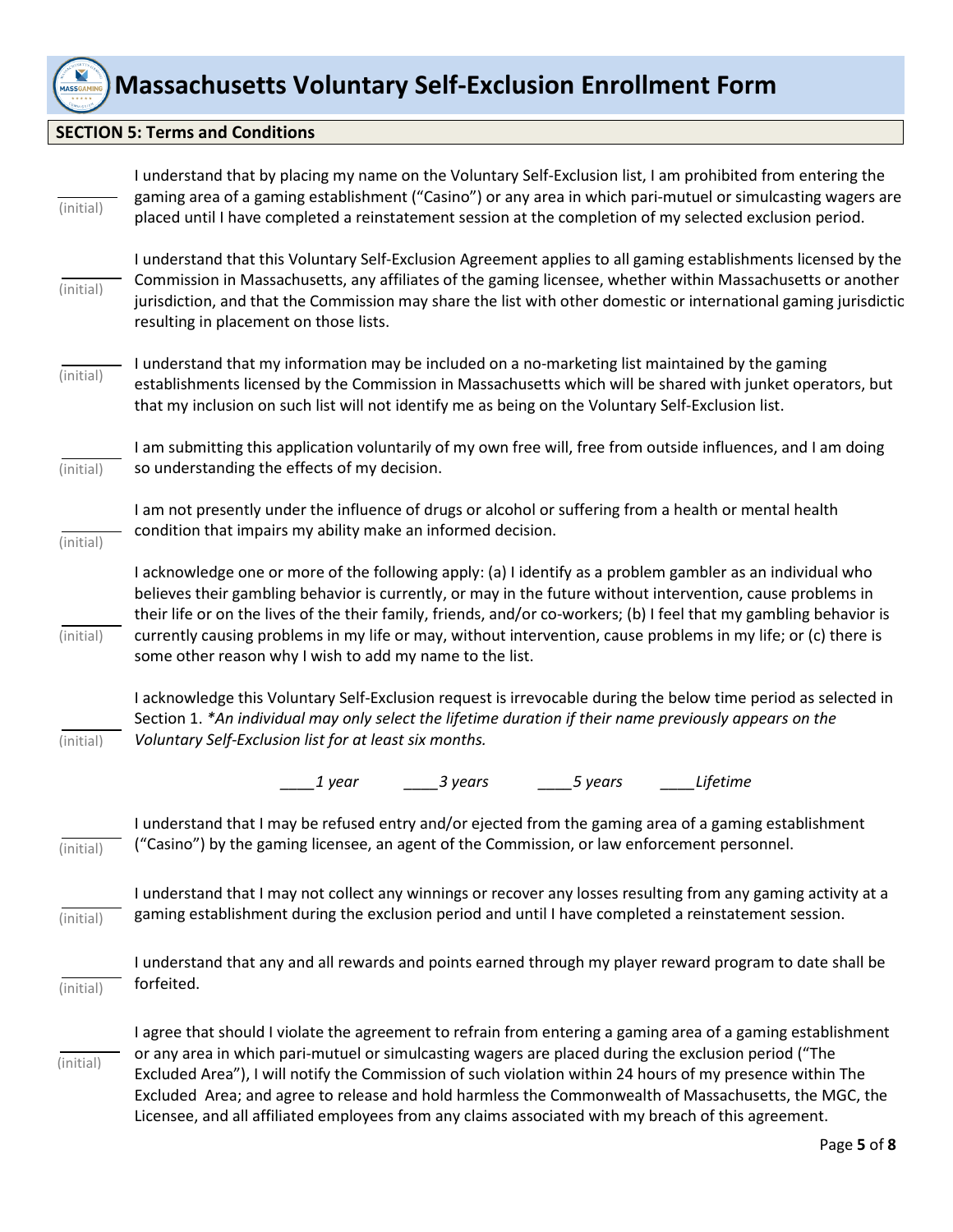

| (initial) | I agree to release and hold harmless the Commonwealth of Massachusetts, the MGC, and all affiliated<br>employees from any claims associated with the administration of the Voluntary Self-Exclusion list.                                                                                                                                                                                                                                                                                                                                                                  |
|-----------|----------------------------------------------------------------------------------------------------------------------------------------------------------------------------------------------------------------------------------------------------------------------------------------------------------------------------------------------------------------------------------------------------------------------------------------------------------------------------------------------------------------------------------------------------------------------------|
| (initial) | I understand that I am only eligible for reinstatement upon completion of my selected duration of exclusion. I<br>can request removal from the list by participating in a reinstatement session with a designated agent. My<br>name shall remain on the list after the completion of the selected duration of exclusion until such time when<br>I submit a petition for removal and it is approved by the Commission or its designee.                                                                                                                                      |
| (initial) | I agree to schedule and participate in a reinstatement session with a designated agent in order to<br>remove myself from the list. The reinstatement session shall include a review of the risks and<br>responsibilities of gambling, budget setting and a review of problem gambling resources should I wish to<br>seek them. A reinstatement session may be scheduled by contacting the Massachusetts Council on Gaming<br>and Health at 800-426-1234, the Massachusetts Gaming Commission at vse@massgaming.gov<br>or with the agent with whom you originally enrolled. |
| (initial) | If you choose, the Massachusetts Gaming Commission will notify you once you approach your term<br>completion and you become eligible to participate in a reinstatement session. Please check the best method<br>of contact below should you opt into the reminder.                                                                                                                                                                                                                                                                                                         |
|           | Standard Mail _________<br>Email<br>No Reminder                                                                                                                                                                                                                                                                                                                                                                                                                                                                                                                            |
| (initial) | I am aware that my signature below authorizes the Massachusetts Gaming Commission to direct all<br>Massachusetts gaming Licensees ("Casinos") to suspend my credit privileges during my exclusion.                                                                                                                                                                                                                                                                                                                                                                         |
| (initial) | I understand that by placing my name on the list, I will be denied access to complimentary services or items,<br>check cashing privileges, player reward programs, and other similar benefits to persons on the list. I will not<br>be extended credit and to the extent that I have existing credit at a gaming establishment, my credit<br>privileges will be suspended.                                                                                                                                                                                                 |
|           | <b>SECTION 6: Release of Information</b>                                                                                                                                                                                                                                                                                                                                                                                                                                                                                                                                   |
| (initial) | I understand that the MGC and its agents will release my information contained in this form to gaming<br>licensees ("casinos") for maintenance of the Voluntary Self-Exclusion list and/or Voluntary Self-Exclusion<br>database. I understand that the Voluntary Self-Exclusion list is exempt from disclosure under M.G.L. c. 66, and<br>shall not be publicly disclosed by a gaming licensee.                                                                                                                                                                            |
| (initial) | I understand that a gaming licensee ("casino") may share the Voluntary Self-Exclusion list with its affiliates in<br>other jurisdictions for the purpose of assisting in the proper administration or responsible gaming programs<br>operated by affiliated gaming establishments.                                                                                                                                                                                                                                                                                         |
| (initial) | I understand that the MGC may de-identify or anonymize information contained in the Self-Exclusion list and<br>may further disclose this information to one or more research entities appointed by the Commission for the<br>purpose of evaluating the effectiveness and ensuring the proper administration of the Voluntary Self-<br>Exclusion process.                                                                                                                                                                                                                   |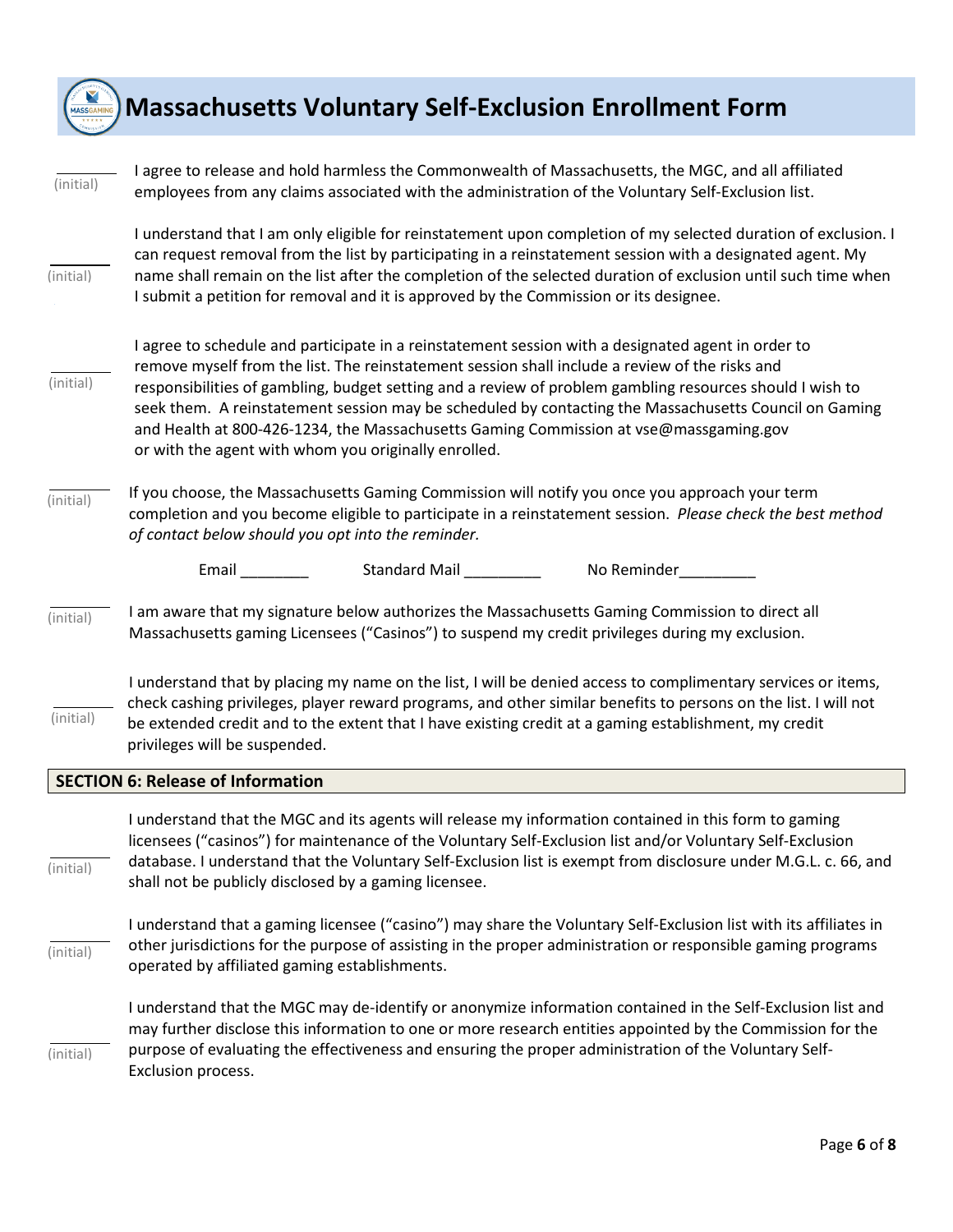The Massachusetts Council on Gaming and Health (MACGH) would like to follow up with you within one week to see how you are doing and to assure that you have been able to connect with additional resources. Do you consent to allow that your contact information be shared with the MACGH?

|           | NO, I DO NOT WANT A FOLLOW UP                                                                                                                                                                                                            |
|-----------|------------------------------------------------------------------------------------------------------------------------------------------------------------------------------------------------------------------------------------------|
|           |                                                                                                                                                                                                                                          |
|           | <b>YES, PHONE</b> (Please include number)                                                                                                                                                                                                |
|           | OK to leave voicemail? (Circle One) Yes No                                                                                                                                                                                               |
|           | Best Time to call? (Circle One) Morning Afternoon<br>Evening                                                                                                                                                                             |
| (initial) | I certify that I have been offered a signed copy of the "MA Voluntary Self Exclusion Form" by the<br>processing agent.                                                                                                                   |
| (initial) | I have been offered information about problem gambling resources and treatment providers. For more<br>information, please visit helplinema.org/problemgambling/ or call the free and confidential 24-hour<br>helpline at 1-800-327-5050. |
|           |                                                                                                                                                                                                                                          |

#### **SECTION 7: Acknowledgment**

#### *I attest that the information which I have provided in this form is true and accurate.*

ENROLLEE PRINT NAME ENROLLE SIGNATURE DATE

\_\_\_\_\_\_\_\_\_\_\_\_\_\_\_\_\_\_\_\_\_\_\_\_\_\_\_\_\_\_\_\_\_ \_\_\_\_\_\_\_\_\_\_\_\_\_\_\_\_\_\_\_\_\_\_\_\_\_\_\_\_\_\_\_\_ \_\_\_\_\_\_\_\_\_\_\_\_\_\_

DESIGNATED AGENT PRINT NAME/TITLE DESIGNATED AGENT SIGNATURE DATE

\_\_\_\_\_\_\_\_\_\_\_\_\_\_\_\_\_\_\_\_\_\_\_\_\_\_\_\_\_\_\_\_\_ \_\_\_\_\_\_\_\_\_\_\_\_\_\_\_\_\_\_\_\_\_\_\_\_\_\_\_\_\_\_\_\_ \_\_\_\_\_\_\_\_\_\_\_\_\_\_